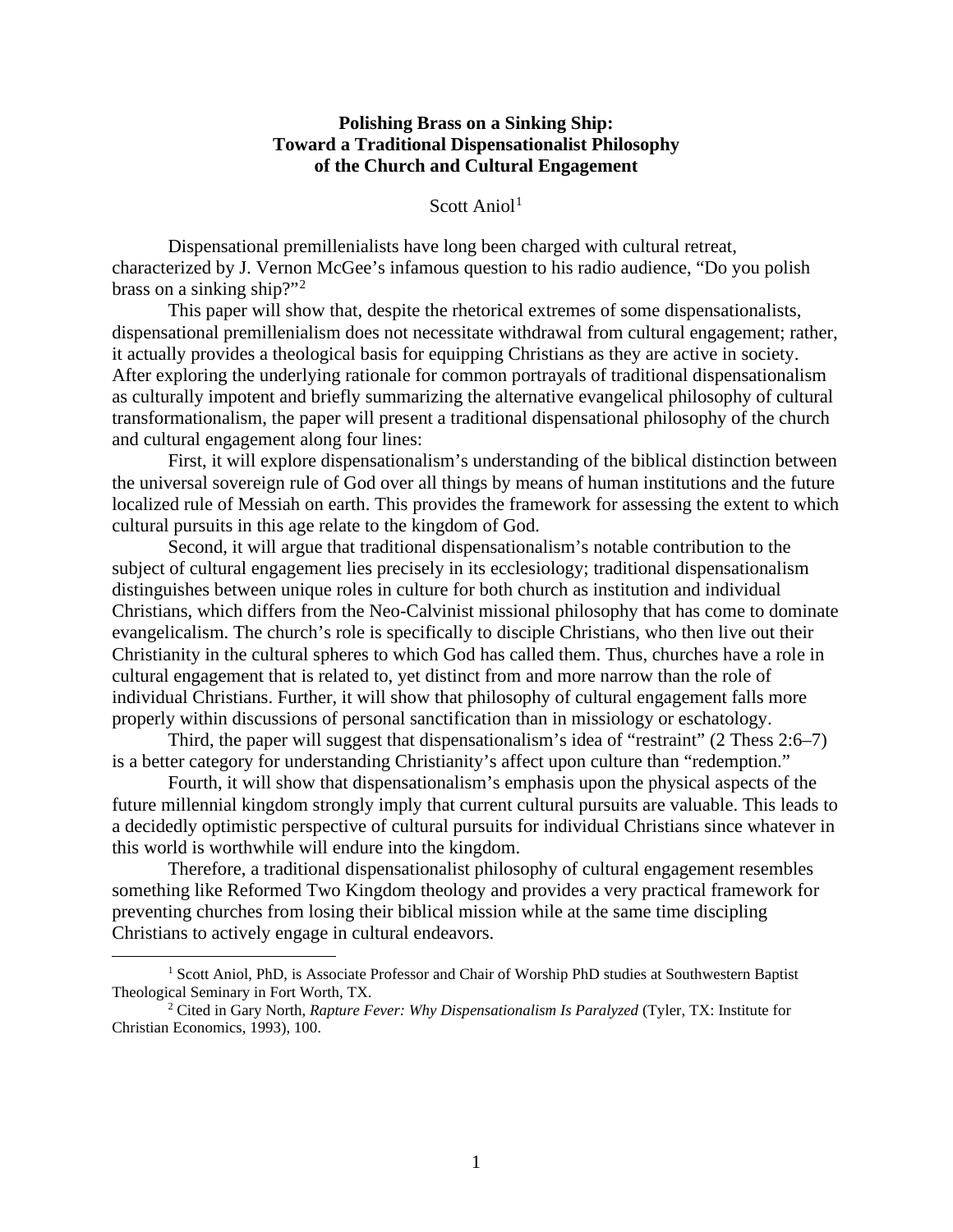#### **Portrayals of Dispensationalists as Culturally Impotent**

Dispensationalism has often been criticized as culturally impotent since the early days of its development. These came from liberal social gospel advocates to be sure,<sup>[3](#page-1-0)</sup> but they came from theological conservatives as well. For example, an 1879 *Lutheran Quarterly* article claimed that premillennialists who deny "that Christ is enthroned, or that his kingdom is established, or that his church, with the Holy Spirit's energy, is to convert the world, and asserting that the world will wax worse and worse until the second advent" have "such a gloomy view of things, and give such little encouragement for hearty labor."[4](#page-1-1) A later 1882 article suggested that an "evil fruit" of premillennialism was that "it takes away the very highest incentives to labor for the conversion of the world."<sup>[5](#page-1-2)</sup> Likewise, in 1958,  $6$  Lefferts A. Loetscher wrote, "By its heightened supernaturalism, dispensationalism deliberately widened the gulf between Christianity and its environment, thus at once protecting its own faith and reducing the possibility of effective Christian influence on thought and society,"[7](#page-1-4) and N. C. Kraus asserted that dispensationalism was open "to the charge of escapism and obscurantism."<sup>[8](#page-1-5)</sup> In 1972, David O. Moberg claimed that premillennialism "played a part in the Great Reversal that made evangelicals become aloof from active social involvement,"[9](#page-1-6) and in 1979, Timothy Weber argued that [premillennialism] "broke the spirit of social concern which had played such a prominent role in early evangelicalism."[10](#page-1-7)

Complaints about the impact of dispensationalism on cultural engagement reached a climax with the rise of New Evangelicalism in the 1940s and 1950s. New Evangelicals tied their criticism of fundamentalist's lack of attention to social matters directly to fundamentalism's dispensationalism.<sup>[11](#page-1-8)</sup> As Marsden notes, "Although the millenarian movement and the anti-

<span id="page-1-0"></span><sup>&</sup>lt;sup>3</sup> "[Pessimistic belief in supernatural forces of cultural evil] will be confined to narrow circles, mostly of premillennialists" (Walter Rauschenbusch, *A Theology for the Social Gospel* [New York: The Macmillan Company, 1922], 86).

<span id="page-1-1"></span><sup>4</sup> C. A. Briggs, "Origin and History of Premillennialism," *The Lutheran Quarterly* 9, no. 2 (April 1879): 241, 244–45.

<span id="page-1-2"></span><sup>5</sup> J. I. Miller and A. M. Staunton, "Practical Objections to Chiliasm," *The Lutheran Quarterly* 12, no. 2 (April 1882): 161.

<span id="page-1-3"></span><sup>6</sup> Much fewer examples can be found in the early twentieth-century, likely due to the World Wars, when the premillennialists predictions "came true."

<span id="page-1-4"></span><sup>7</sup> Lefferts A. Loetscher, "Foreword," in *Dispensationalism in America: Its Rise and Development*, by C. Norman Kraus (Richmond, VA: John Knox Press, 1958), 7.

<span id="page-1-5"></span><sup>8</sup> N. C. Kraus, *Dispensationalism in America: Its Rise and Development* (Richmond, VA: John Knox Press, 1958), 136.

<span id="page-1-6"></span><sup>9</sup> David O. Moberg, *The Great Reversal: Reconciling Evangelism and Social Concern* (Eugene, OR: Wipf & Stock, 2006), 37. This volume was originally published in 1972 with the title *The Great Reversal: Evangelism Versus Social Concern* (Philadelphia: Lippincott).

<span id="page-1-7"></span><sup>10</sup> Timothy P. Weber, *Living in the Shadow of the Second Coming: American Premillennialism 1875-1925* (New York: Oxford University Press, 1979), 183.

<span id="page-1-8"></span><sup>11</sup> Russell Moore traces this development favorably in *The Kingdom of Christ: The New Evangelical Perspective* (Wheaton: Crossway, 2004). For examples of fundamentalist evaluation of this point, see Preston Mayes, "Fundamentalism and Social Involvement," *MBTJ* 2, no. 1 (Spring 2012): 29–64; Mark A. Snoeberger, "Where's the Love?: Understanding the Marginalization of Dispensational Theology" (Unpublished paper presented at the Mid-America Conference on Preaching, 2012); Larry Oats, "Dispensationalism: A Basis for Ecclesiastical Separation," *MBTJ* 3, no. 2 (Fall 2013): 72–103; Mark A. Snoeberger, "A Tale of Two Kingdoms: The Struggle for the Spirituality of the Church and the Genius of the Dispensational System," *DBSJ* 19 (2014): 53–71; Mark Sidwell, "Fundamentalism and Cultural Engagement: The Historical Context" (Unpublished paper presented at the Bible Faculty Summit, 2015).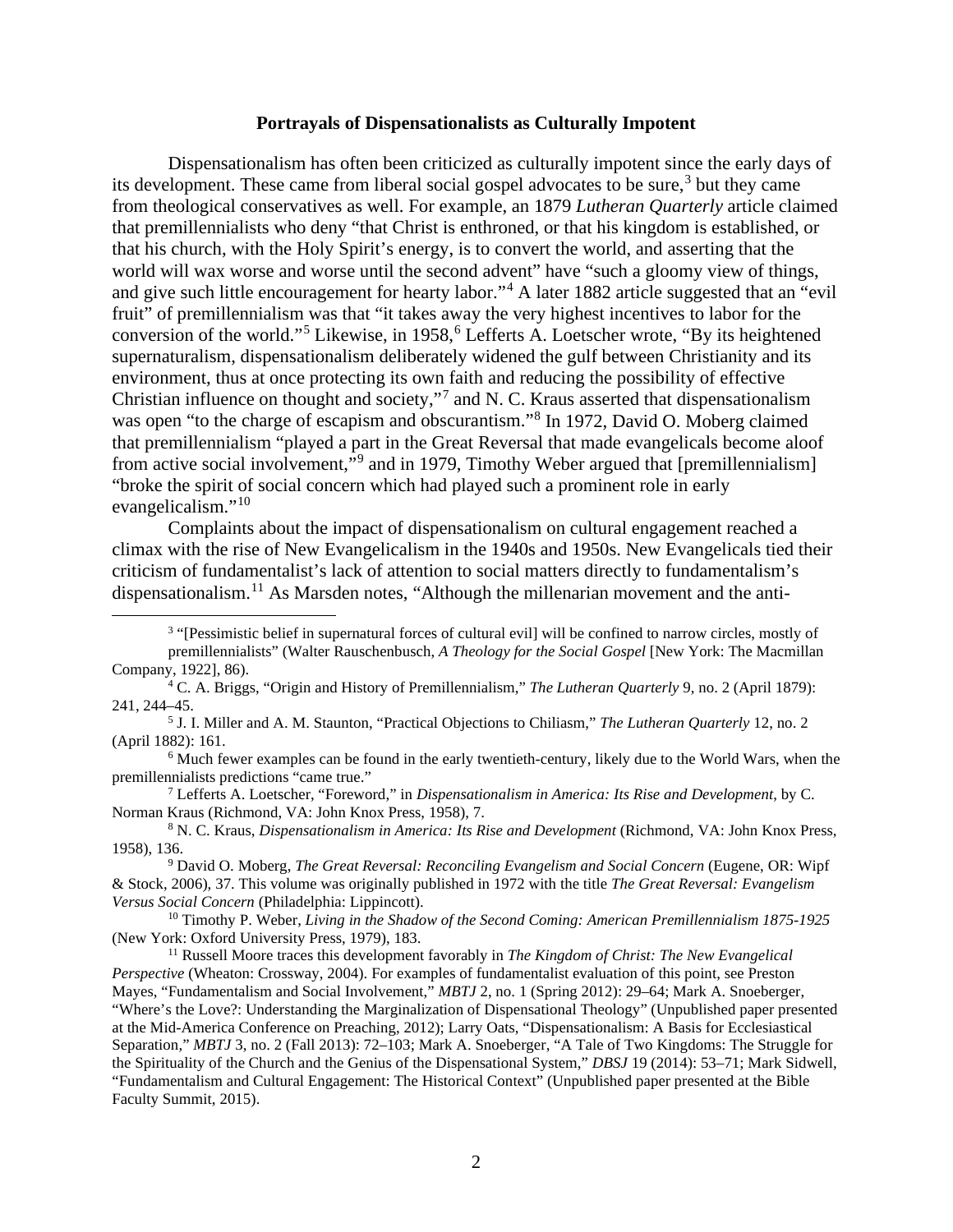modernist movement were by no means co-extensive, dispensationalism was nevertheless the most distinctive intellectual product of emerging fundamentalism and is the best indicator of one side of its basic assumptions."[12](#page-2-0) This was at the core of Carl F. H. Henry's complaint in his 1947 *The Uneasy Conscience of Modern Fundamentalism* that fundamentalists lacked a necessary concern for social action, which he suggested resulted from dispensationalism's belief that the church in this age should be concerned "only with 'calling out' believers."[13](#page-2-1) Henry indicated a similar sentiment later in his 1957 *Christian Personal Ethics*, in which he argued that dispensational theology "evaporates the present-day relevance of much of the ethics of Jesus."<sup>[14](#page-2-2)</sup> He claimed that a so-called "postponement theory" of the kingdom of God that saw its coming as only future prevented fundamentalism from recognizing the church's responsibility toward society. Rather, Henry advocated for an "already/not yet" realized eschatology that rejected both postmillennial social gospel and premillennial social disengagement in affirming that "the kingdom is here, and that it is not here."<sup>[15](#page-2-3)</sup>

Harold Ockenga similarly explained that New Evangelicalism differs from Fundamentalism "in its willingness to handle the social problems which the Fundamentalists evaded. . . . There need be no disagreement between the personal gospel and the social gospel."<sup>[16](#page-2-4)</sup> He complained that dispensational fundamentalism "believed that conditions would grow worse and worse so that until Christ came again, the only effective application of the gospel could be to the individual."[17](#page-2-5) Richard Quebedeaux later described fundamentalism "with its dispensational pessimism about the human situation" as having "nothing to offer" culture.[18](#page-2-6) Even D. A. Carson describes the "fundamentalist option" as one that "tended to withdraw from serious engagement with the broader culture,"<sup>[19](#page-2-7)</sup> and Andy Crouch characterizes the fundamentalist posture as "condemning culture."[20](#page-2-8)

Ironically, the emergence of progressive dispensationalism came partially as a result of similar embarrassment over what figures such as Darrell Bock and Craig Blaising considered to be traditional dispensationalism's lack of social engagement. Blaising and Bock argue that the church does have a responsibility to engage culture since "the church is a manifestation of the future kingdom."[21](#page-2-9) This understanding "gives the church a basis for an evangelical participation in the political and social affairs of this world"<sup>[22](#page-2-10)</sup> that, in their view, it would not otherwise have.

<span id="page-2-6"></span><span id="page-2-5"></span><sup>17</sup> Harold J. Ockenga, "From Fundamentalism, Through New Evangelicalism, to Evangelicalism," in *Evangelical Roots: A Tribute to Wilbur Smith*, ed. Kenneth Kantzer (Nashville: Thomas Nelson, 1978), 43.

<span id="page-2-0"></span><sup>12</sup> George M. Marsden, *Fundamentalism and American Culture*, Second edition. (New York: Oxford University Press, 2006), 44. Interestingly, as Marsden notes, the fundamentalism of the early twentieth-century included some who desired to "preserve Christian civilization" or transform culture; yet by the mid-twentiethcentury dispensational premillennialism, along with its accompanying views regarding cultural engagement, largely dominated fundamentalism. See also Oats, "Dispensationalism: A Basis for Ecclesiastical Separation."

<span id="page-2-2"></span><span id="page-2-1"></span><sup>13</sup> Carl F. H. Henry, *The Uneasy Conscience of Modern Fundamentalism*, Originally published in 1947; reprinted (Grand Rapids: Wm. B. Eerdmans Publishing, 2003), 52.

<sup>14</sup> Carl F. H. Henry, *Christian Personal Ethics* (Grand Rapids: Eerdmans, 1957), 550–51.

<sup>15</sup> Henry, *Uneasy Conscience*, 48.

<span id="page-2-4"></span><span id="page-2-3"></span><sup>16</sup> Harold J. Ockenga, "Press Reslease on 'The New Evangelicalism,'" in *Be Ye Holy: The Call to Christian Separation*, by Fred Moritz (Greenville, SC: Bob Jones University Press, 1994), 117–18.

<sup>18</sup> Richard Quebedeaux, *The Young Evangelicals* (New York: Harper and Row, 1974), 25.

<sup>19</sup> D. A. Carson, *Christ and Culture Revisited* (Grand Rapids: Wm. B. Eerdmans, 2008), 209.

<span id="page-2-10"></span><span id="page-2-9"></span><span id="page-2-8"></span><span id="page-2-7"></span><sup>20</sup> Andy Crouch, *Culture Making: Recovering Our Creative Calling* (Downers Grove: InterVarsity Press, 2008), 84–85.

<sup>21</sup> Darrell L. Bock and Craig Blaising, *Progressive Dispensationalism* (Wheaton: Victor, 1993), 286. <sup>22</sup> Ibid., 290.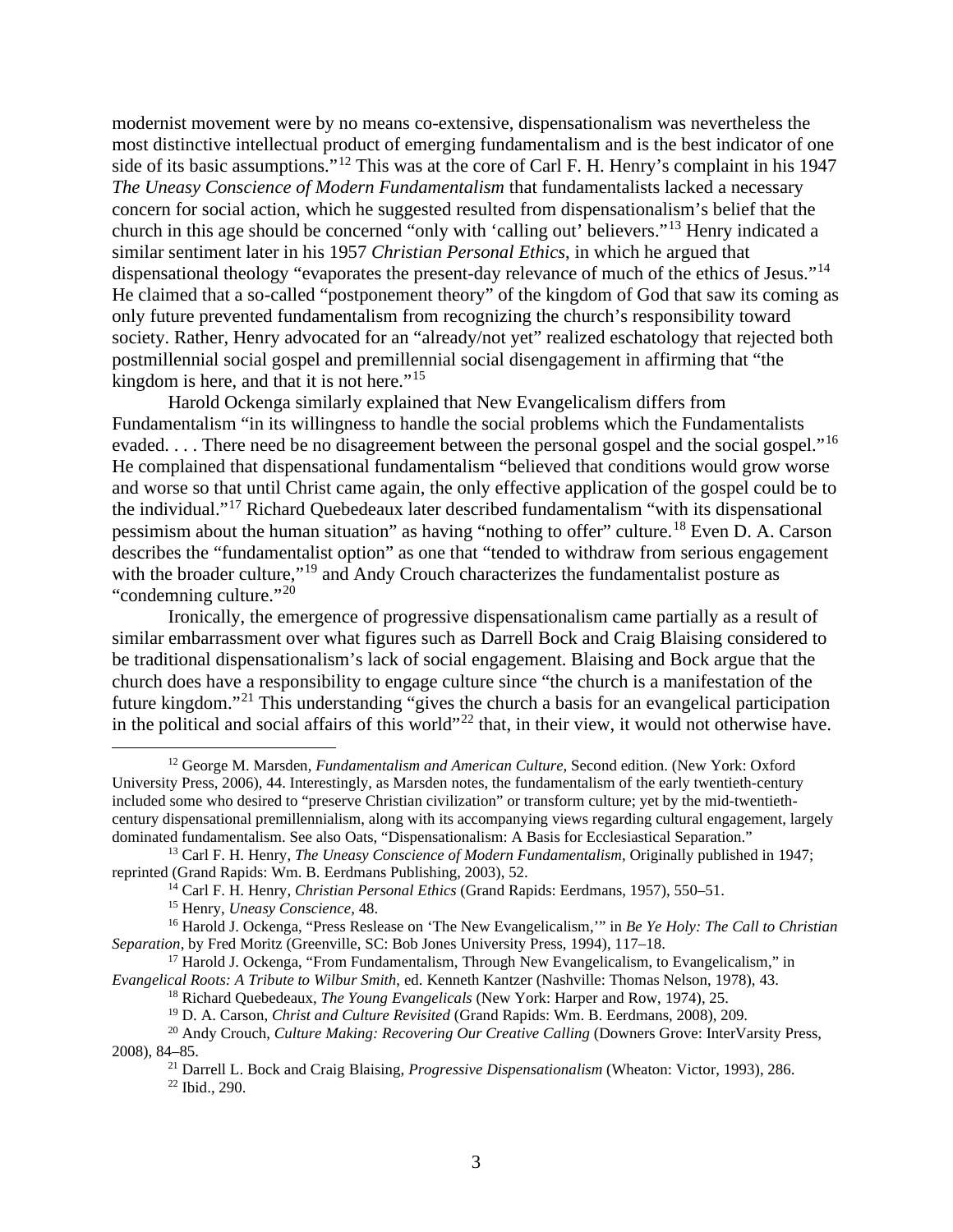Similar criticisms have appeared more recently. In 1997, Joel Carpenter described fundamentalism's "premillennialist, futurist, dispensational theology" as an "alarmist, conspiratorial, and alienated outlook."[23](#page-3-0) Likewise, in his 2007 monograph, *Zion's Christian Soldiers? The Bible, Israel, and the Church*, Stephen Sizer summarizes the general sentiment of dispensationalism and culture:

Sadly, the mistaken idea of a secret rapture has generated a lot of bad theology. It is probably the reason why many Christians don't seem to care about climate change or about preserving diminishing supplies of natural resources. They are similarly not worried about the national debt, nuclear war, or world poverty, because they hope to be raptured to heaven and avoid suffering the consequences of the coming global holocaust.<sup>[24](#page-3-1)</sup>

# **Theological Foundation of Cultural Transformationalism**

In contrast to what many evangelicals considered the "Christ Against Culture"<sup>[25](#page-3-2)</sup> posture of traditional dispensationalists, the dominant perspective that has emerged and even come to be described by Russell Moore as "evangelical consensus" is cultural transformationalism, often described as Neo-Kuyperianism or Neo-Calvinism.[26](#page-3-3) Although this perspective has characterized different traditions and has taken a variety of forms, several key underlying theological ideas remain consistent. As Moore notes, "Evangelical theology has emerged with a near consensus on the relationship between the kingdom and the church, along with remarkably similar concepts of how the church should relate to the world in the present age."<sup>[27](#page-3-4)</sup>

First cultural transformationalism is rooted in at least some form of "already/not yet" inaugurated eschatology. As Moore points out, this does not mean that all evangelicals agree on every aspect of eschatology but that most evangelicals at least believe that the church "maintains some continuity with Israel as the people of God," is "a new stage in the progress of redemption, brought about by the eschatological nature of the coming of Christ," is "an initial manifestation of the kingdom," and is "the focal point in the present age of the inaugurated reign of Christ as Davidic Messiah."<sup>[28](#page-3-5)</sup> As noted above, new evangelicals found "already/not yet" eschatology to be the necessary basis for early justification of their philosophy of cultural engagement. Important to note here is that Moore demonstrates that these beliefs are held by most evangelical covenantalists *and* progressive dispensationalists alike.

<span id="page-3-0"></span><sup>23</sup> Joel A. Carpenter, *Revive Us Again: The Reawakening of American Fundamentalism* (New York: Oxford, 1997), 249.

<span id="page-3-1"></span><sup>24</sup> Stephen Sizer, *Zion's Christian Soldiers? The Bible, Israel, and the Church* (Nottingham, England: InterVarsity Press, 2007), 136–37.

<span id="page-3-2"></span><sup>25</sup> H. Richard Niebuhr, *Christ and Culture* (Harper & Row, 1975). While the taxonomy H. Richard Niebuhr presented in *Christ and Culture* is considerably limited in these discussions, his basic language and categories nonetheless remain helpful.

<span id="page-3-5"></span><span id="page-3-4"></span><span id="page-3-3"></span><sup>26</sup> Popular defenses of the transformationalist philosophy include Cornelius J. Plantinga, *Engaging God's World: A Christian Vision of Faith, Learning, and Living* (Grand Rapids: Wm. B. Eerdmans, 2002); Albert M. Wolters, *Creation Regained: Biblical Basics for a Reformational Worldview*, 2nd ed. (Grand Rapids: Wm. B. Eerdmans, 2005); Michael Goheen and Craig G. Bartholemew, *Living at the Crossroads: An Introduction to Christian Worldview* (Grand Rapids: Baker Academic, 2008).

<sup>27</sup> Moore, *The Kingdom of Christ*, 131.

<sup>28</sup> Ibid., 147.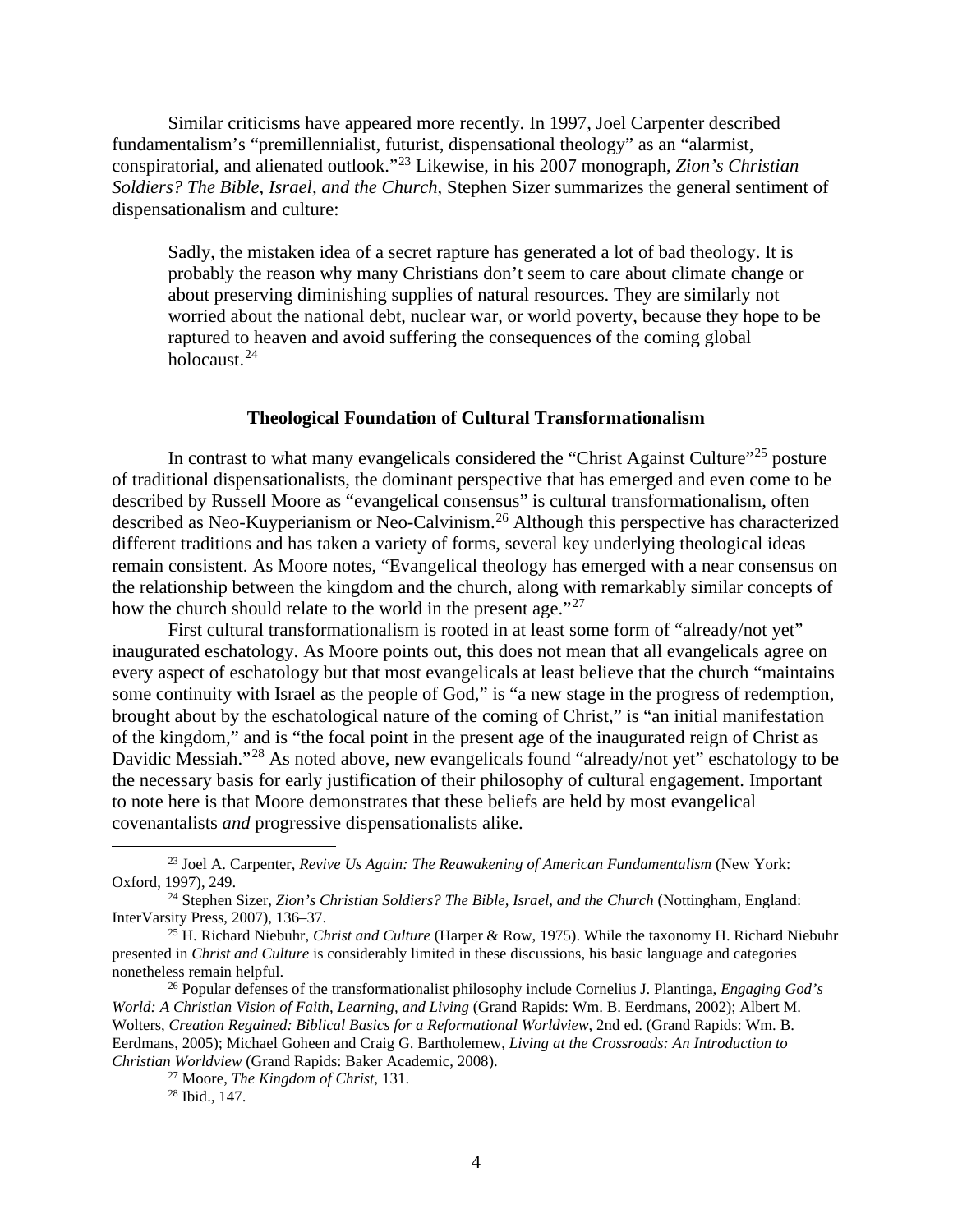Second, evangelical transformationalism is based in the idea that God intends to redeem, not just elect individuals, but all creation, at least in part during the present age. "The Christian message," Henry argued, "aims at a re-created society."[29](#page-4-0) Moore notes,

Just as Henry called for an "already/not yet" model of the kingdom of God that could transcend biblically the reductionistic debates that hinder the neo-evangelical hope for an engaged evangelical movement, he also led the way in calling for a full-orbed doctrine of salvation that concentrated the Christian focus on a world-and-life view that embraced all of life.[30](#page-4-1)

Transformationalism's philosophy of culture engagement is centered in soteriology, and thus language of cultural "redemption" is at its heart.

Third, transformationalism derives from the belief that God's mission and the church's mission are one and the same. Moore explains, "If the kingdom is to be understood as having a present reality, and that reality is essentially soteriological, then the kingdom agenda of evangelical theology must focus on the biblical fulcrum of these eschatological, salvific blessings: the church."[31](#page-4-2) The so-called *missio Dei*, the idea that God is a sending God who desires to redeem all creation, is the basis for understanding the church's mission in transformationalist thinking. In essence, the Great Commission is simply a continuation for the present age of what they call the "cultural mandate" of Genesis 1:28.<sup>[32](#page-4-3)</sup> This is often framed in language of "Creation-Fall-Redemption," a description of both God's mission in history and the church's mission in culture. Christ is presently ruling all things as King, they argue, and it is part of the mission of the church to extend that rule into all spheres of society. They love to quote Abraham Kuyper's well-known statement, "There is not a square inch in the whole domain of our human existence over which Christ, who is Sovereign over *all*, does not cry: 'Mine!'"<sup>[33](#page-4-4)</sup> in support of their view. Transformationalist Albert Wolters<sup>[34](#page-4-5)</sup> argues, "Mankind, as God's representatives on earth, carry on where God left off."[35](#page-4-6) He claims that the church's cultural production will climax one day in "a new heaven and a new earth" that will maintain an "essential continuity with our experience now."[36](#page-4-7)

As such, cultural transformationalism insists that "the church *qua* church must engage the social and political structures because the church must counter the flawed assumptions of the world."<sup>[37](#page-4-8)</sup> Because evangelical transformationalists believe the church to be an initial manifestation of the kingdom, they see a distinctive social mandate as inherent in the church's mission. Furthermore, transformationalists tend to minimize any distinction between the mission of the church as a gathered, organized institution and individual Christians in society.

<sup>29</sup> Henry, *Uneasy Conscience*, 84.

<sup>30</sup> Moore, *The Kingdom of Christ*, 102.

<sup>31</sup> Ibid., 129.

<span id="page-4-3"></span><span id="page-4-2"></span><span id="page-4-1"></span><span id="page-4-0"></span><sup>32</sup> See Russell Moore, *Onward: Engaging the Culture Without Losing the Gospel* (Nashiville: B&H Publishing, 2015), 84.

<span id="page-4-8"></span><span id="page-4-7"></span><span id="page-4-6"></span><span id="page-4-5"></span><span id="page-4-4"></span><sup>33</sup> Abraham Kuyper, "Sphere Sovereignty," in *Abraham Kuyper: A Centennial Reader*, ed. James D. Bratt (Grand Rapids: Wm. B. Eerdmans, 1998), 488. Emphasis original.

<sup>34</sup> Moore quotes Wolters approvingly in *The Kingdom of Christ*, 244n. 214.

<sup>35</sup> Wolters, *Creation Regained*, 41.

<sup>36</sup> Ibid., 48.

<sup>37</sup> Moore, *The Kingdom of Christ*, 139.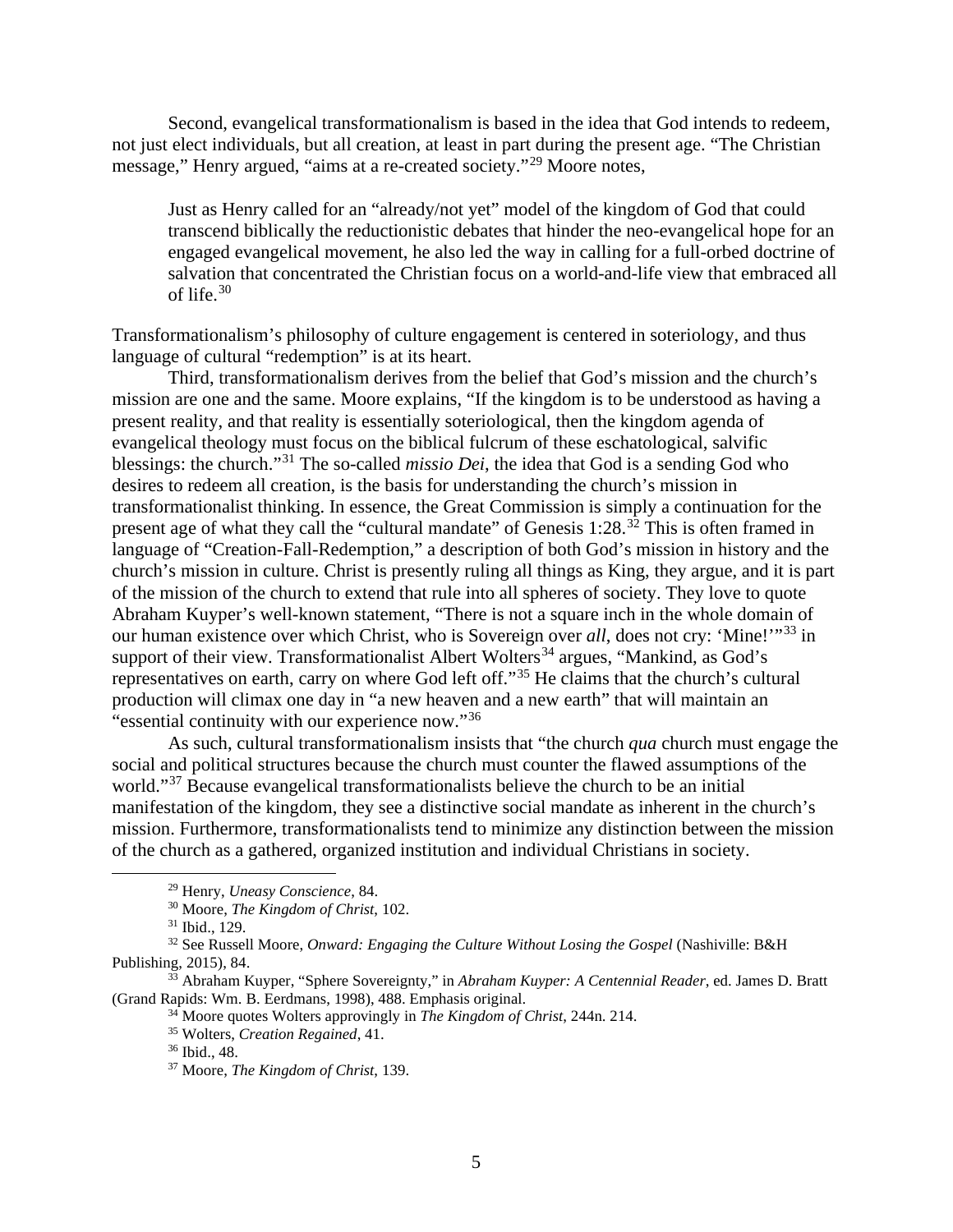#### **A Traditional Dispensational Philosophy of the Church and Cultural Engagement**

Having presented a brief survey of criticism of traditional dispensationalists as culturally disengaged and a description of the alternative transformationalist perspective, I will now sketch an approach to cultural engagement that is rooted in core ideas at the heart of traditional dispensationalism. I use the term "traditional" dispensationalism here deliberately, to distinguish this set of beliefs from those of progressive dispensationalism, for reasons apparent above.

The only traditional dispensationalist to my knowledge that has offered a fully robust philosophy of cultural engagement tied directly to dispensational tenets is Charles Ryrie. Ryrie delivered a series of lectures on social ethics at Grace Theological Seminary in 1976, which were published in *BibSac* the following year.<sup>[38](#page-5-0)</sup> Ryrie expanded upon these lectures in his 1982 book, *What You Should Know About Social Responsibility*, [39](#page-5-1) later republished in 2008 as *The Christian and Social Responsibility*. [40](#page-5-2) However, both Alva J. McClain and Michael J. Vlach also explicitly address the issue in their respective treatises on the kingdom of God.<sup>[41](#page-5-3)</sup> Furthermore, Rolland McCune responds to the New Evangelical transformationalist perspective from within his traditional dispensational framework in *Promise Unfulfilled*, [42](#page-5-4) and he articulates several key principles for a dispensational philosophy of culture in his three volume *Systematic Theology*. [43](#page-5-5) Finally, Mark Snoeberger has recently treated the matter from several different perspectives,<sup>[44](#page-5-6)</sup> suggesting that a philosophy for cultural engagement that avoids both the extremes of cultural withdrawal and cultural transformationalism "has as its greatest potentiality for biblical development the fertile soil of traditional dispensational thought."[45](#page-5-7) It is from these and others who share core beliefs that I will draw in summarizing the implications of traditional dispensational thought on philosophy of cultural engagement.

<sup>39</sup> Charles Ryrie, *What You Should Know About Social Responsibility* (Chicago: Moody, 1982).

<span id="page-5-5"></span><sup>43</sup> Rolland McCune, *A Systematic Theology of Biblical Christianity: Volume 1: Prolegomena and the Doctrines of Scripture, God and Angels* (Detroit Baptist Theological Seminary, 2009); Rolland McCune, *A Systematic Theology of Biblical Christianity: Volume 2: The Doctrines of Man, Sin, Christ, and the Holy Spirit* (Detroit Baptist Theological Seminary, 2010); Rolland McCune, *A Systematic Theology of Biblical Christianity, Volume 3: The Doctrines of Salvation, the Church, and Last Things* (Allen Park, Mich.: Detroit Baptist Theological Se, 2010).<br><sup>44</sup> Mark A. Snoeberger, "Noetic Sin, Neutrality, and Contextualization: How Culture Receives the Gospel,"

<span id="page-5-0"></span><sup>&</sup>lt;sup>38</sup> Charles Ryrie, "Perspectives on Social Ethics, Part I: Theological Perspectives on Social Ethics," *Bibliotheca Sacra* 134, no. 533 (January 1977): 33–44; Charles Ryrie, "Perspectives on Social Ethics, Part II: Old Testament Perspectives on Social Ethics," *Bibliotheca Sacra* 134, no. 534 (April 1977): 114–22; Charles Ryrie, "Perspectives on Social Ethics, Part III: Christ's Teachings on Social Ethics," *Bibliotheca Sacra* 134, no. 535 (July 1977): 215–27; Charles Ryrie, "Perspectives on Social Ethics, Part IV: Apostolic Perspectives on Social Ethics," *Bibliotheca Sacra* 134, no. 536 (October 1077): 314–28.

<sup>40</sup> Charles Ryrie, *The Christian and Social Responsibility* (Fort Worth, TX: Tyndale Seminary Press, 2008). <sup>41</sup> Alva J. McClain, *The Greatness of the Kingdom* (Winona Lake, IL: BMH Books, 1959); Michael J.

<span id="page-5-4"></span><span id="page-5-3"></span><span id="page-5-2"></span><span id="page-5-1"></span>Vlach, *He Will Reign Forever: A Biblical Theology of the Kingdom of God* (Silverton, OR: Lampion Press, 2017). <sup>42</sup> Rolland McCune, *Promise Unfulfilled: The Failed Strategy of Modern Evangelicalism* (Greenville, SC: Ambassador-Emerald International, 2004).

<span id="page-5-6"></span>*Detroit Baptist Seminary Journal* 9 (2004): 345–78; Mark A. Snoeberger, "D. A. Carson's Christ and Culture Revisited: A Reflection and a Response," *Detroit Baptist Seminary Journal* 13 (2008): 93–107; Mark A. Snoeberger, "History, Ecclesiology, and Mission, Or, Are We Missing Some Options Here?" (Unpublished paper presented at the Mid-America Conference on Preaching, 2010),

<span id="page-5-7"></span>http://www.dbts.edu/pdf/macp/2010/Snoeberger,%20History%20Ecclesiology%20and%20Mission.pdf; Snoeberger, "Where's the Love?"; Snoeberger, "A Tale of Two Kingdoms."

<sup>45</sup> Snoeberger, "History, Ecclesiology, and Mission," 10–11.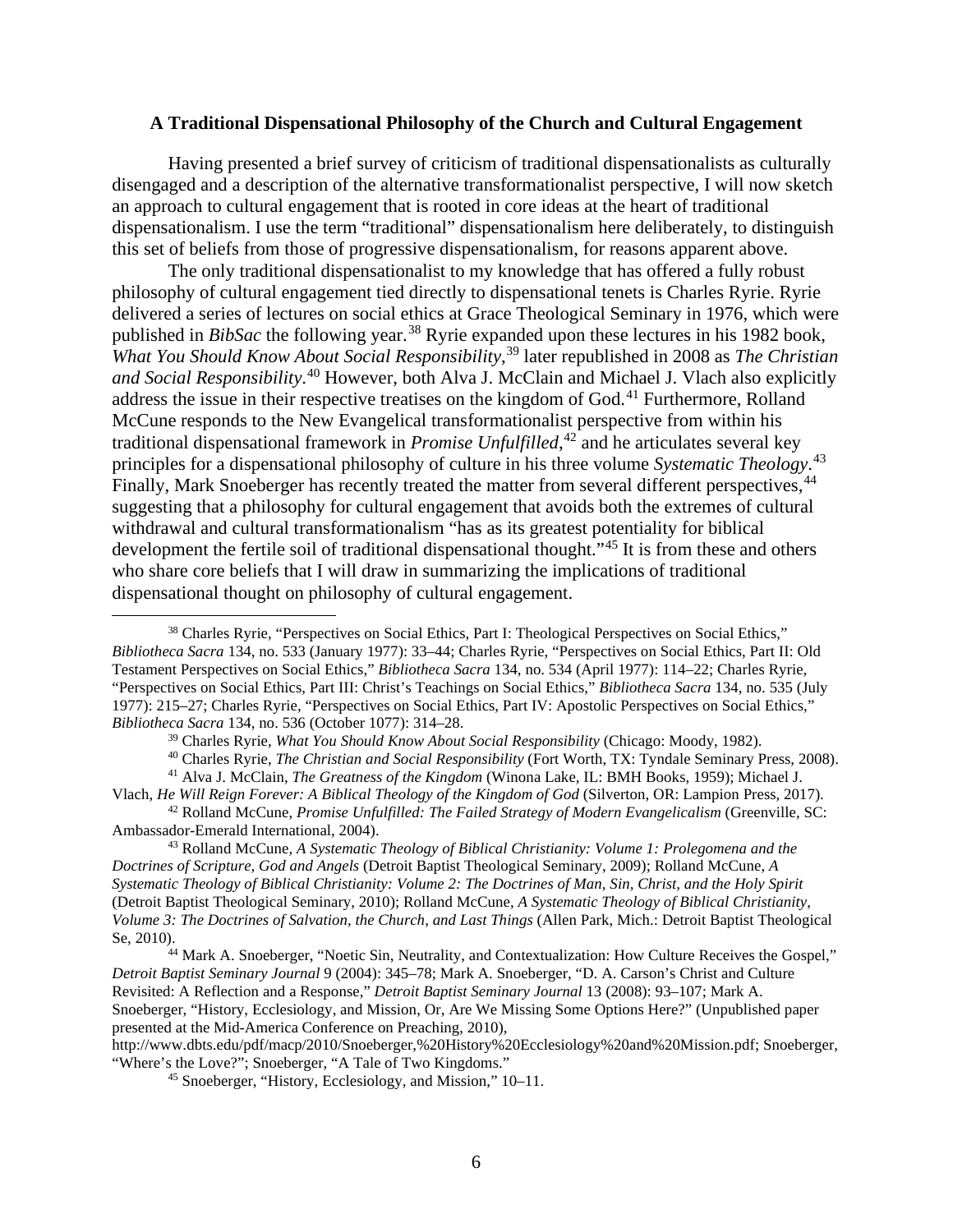## Two Kingdoms

First, traditional dispensationalist belief that "kingdom" language in Scripture takes two distinct forms within God's plan in history impacts a dispensation theology of culture.<sup>[46](#page-6-0)</sup> There is one clear sense in which the Bible refers to a kingdom that is eternal (e.g., Ps 145:13) and universal in scope (e.g., Ps 103:19). On the other hand, there is another clear sense in which the Bible describes a kingdom that is entirely future (e.g., Dan 2:44) and localized (e.g., Isa 24:23). This reveals what McClain calls "two kingdoms" over which God rules and accomplishes his purposes on earth.[47](#page-6-1) The first is the "universal kingdom," God's sovereign superintendence over all things, including creation and human institutions, cultures, and societies, which God governs through "natural law."[48](#page-6-2) The second is the "mediatorial kingdom," "God's rule on the earth through man who acts as God's representative."[49](#page-6-3) While these two kingdoms are to be distinguished, McClain insists "in thinking of them as *two aspects* or phases of the one rule of our sovereign God."[50](#page-6-4) Thus, dispensationalists agree with Kuyper's claim that the Son of God rules over all; where they would differ is that the Son rules all things in his role as Creator and Sovereign, not yet in his role as Redeemer.<sup>[51](#page-6-5)</sup>

Traditional dispensationalists recognize that God's first expression of the relationship between humans and creation was in the dominion mandate<sup>[52](#page-6-6)</sup> of Genesis 1:26–28 in which, as Vlach notes, man, as an image-bearer of God, "is now positioned and equipped to rule and subdue the earth on God's behalf,"<sup>[53](#page-6-7)</sup> a role McClain asserts "was regal in character."<sup>[54](#page-6-8)</sup> "This mandate," explains McCune, "underwrites true science, technology, and the necessity to develop a God-glorifying culture; in other words, this action of *subduing* denotes a conscious effort to discover the secrets and treasures of creation for the enrichment of humans to the glory of God."<sup>[55](#page-6-9)</sup> Importantly for the present discussion, this rule was given to all humanity. As McCune explains, "The pre-fall 'dominion mandate' of Genesis 1:28 . . . is given to all men as human beings, not only to men as believers or covenant keepers; i.e. *all* people are to 'subdue' the earth for the benefit of mankind to the glory of God."[56](#page-6-10) Responsibilities given to Adam and Eve in conjunction with this rule over the earth also included abstaining from the tree of the knowledge

<span id="page-6-0"></span><sup>&</sup>lt;sup>46</sup> Although some older dispensationalists attempted to explain this distinction between two kingdoms as one with clear lexical delineation (i.e. "kingdom of God" vs. "kingdom of Heaven"), most recent dispensationalists argue this theologically and see no absolute distinction between terms used in Scripture. See R. Bruce Compton, "The 'Kingdom of Heaven/God' and the Church: A Case Study in Hermeneutics and Theology" (Unpublished paper presented at the Mid-America Conference on Preaching, 2010).

<sup>47</sup> McClain, *The Greatness of the Kingdom*, 21.

<sup>48</sup> Ibid., 26.

<sup>49</sup> Vlach, *He Will Reign Forever*, 55.

<sup>50</sup> McClain, *The Greatness of the Kingdom*, 21. Emphasis original.

<span id="page-6-5"></span><span id="page-6-4"></span><span id="page-6-3"></span><span id="page-6-2"></span><span id="page-6-1"></span> $51$  McClain explicitly asserts that God's rule over the universal kingdom is through the Son (ibid., 31–34). Interestingly, John Calvin articulated this in the same way dispensationalists do, arguing that the Son of God's rule existed as a dual mediatorship in which he ruled all things in his role as Creator and exercised spiritual rule over the church in his role as Redeemer (John Calvin, *Institutes of the Christian Religion* [Philadelphia: Westminster John Knox Press, 1960], 1.13.7; 2.12.6).

<span id="page-6-10"></span><span id="page-6-9"></span><span id="page-6-8"></span><span id="page-6-7"></span><span id="page-6-6"></span><sup>52</sup> Dispensationalists call this the "domination mandate" (McClain, *The Greatness of the Kingdom*, 42–44; McCune, *A Systematic Theology of Biblical Christianity: Volume 2*, 33), "kingdom mandate" (Vlach, *He Will Reign Forever*, 63), or sometimes "creation mandate" (ibid., 458).

<sup>53</sup> Vlach, *He Will Reign Forever*, 60.

<sup>54</sup> McClain, *The Greatness of the Kingdom*, 42.

<sup>55</sup> McCune, *A Systematic Theology: Volume 2*, 33–34. Emphasis original.

<sup>56</sup> McCune, *Promise Unfulfilled*, 261.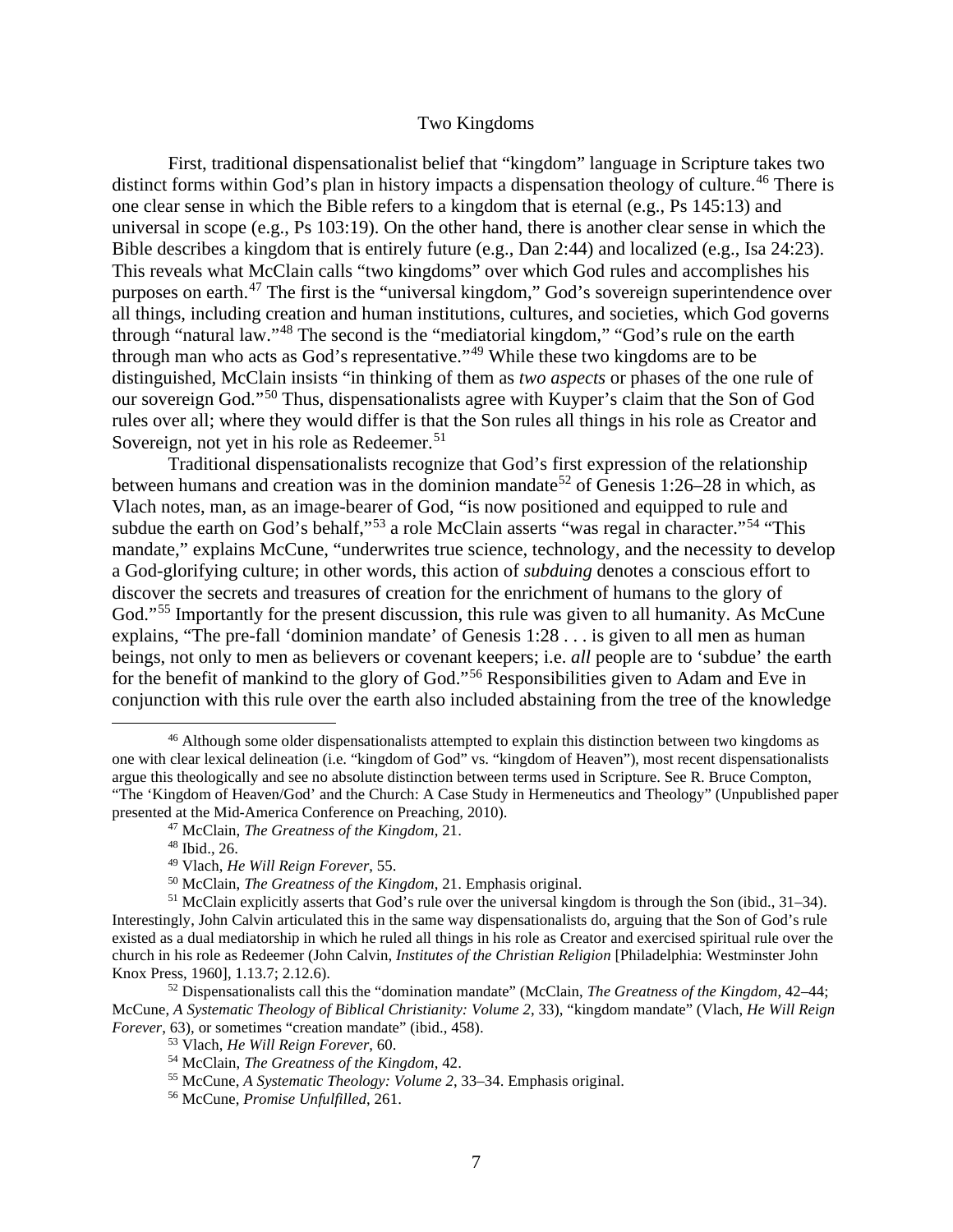of good and evil (Gen 2:17). Theoretically, had Adam and Eve obeyed this mandate, they would have been confirmed in holiness, and mankind would have continued to perfectly rule the natural world as mediators of God's universal rule. However, Adam's disobedience brought a curse upon humankind and all creation. This curse did not end the universal rule of God over all things as Creator, but with regard to the mediatorial kingdom, it "introduced into the stream of human history a hiatus which to the present hour has not at any time been wholly remedied";<sup>[57](#page-7-0)</sup> indeed, "the storyline after the fall of man in Genesis 3 will be the process by which God restores man to the kingdom mandate of Genesis 1:26–28."[58](#page-7-1) Furthermore, atonement and redemption were now necessary as a condition in the perfect kingdom on earth. The protoevangelium of Genesis 3:15 is God's redemptive promise that one day a seed of the woman would emerge from his confrontation with the serpent victorious, thus qualifying him as the perfect mediator between God and man, earning him the right to rule as Adam had failed to do and providing the necessary atonement for entrance into the kingdom.<sup>[59](#page-7-2)</sup>

Yet because there remained no perfect mediator to rule the natural world on God's behalf, both mankind and nature quickly fell away from God's purposes. Therefore, God judged the earth and then established a covenant with Noah, his descendants, and indeed "every living creature" (Gen 9:1–11), that repeated many of the same language as the dominion mandate but added additional measures that would "preserve the stability of nature."<sup>[60](#page-7-3)</sup> This covenant offers no new redemptive revelation with respect to the mediatorial kingdom; rather, it is in this covenant that God created an earthly institution as a "form of control upon the lawless impulses of men": human government. [61](#page-7-4) Again, this responsibility to govern the world and its people is given, not specifically to God's redeemed people as such, but rather to mankind in general. Therefore, as McClain notes, this earthly institution consists of "human rulers who, whether they acknowledge [God] or not, are nevertheless 'ordained by God' as 'ministers' of his."[62](#page-7-5)

Having established human government through which God would providentially rule his universal kingdom, God formed his mediatorial kingdom on earth within the nation of Israel at Mt. Sinai. Moses was its first mediator, and in this role he both "represented Jehovah toward the people" and "represented the people of Israel toward God."[63](#page-7-6) This kingdom united spiritual qualifications with moral and civil, which "produced effects which extended into numerous other realms," such as were outlined in the Law of Moses.<sup>[64](#page-7-7)</sup> As McCune explains, "In ancient Israel the civil and religious arenas were combined in the theocratic polity, in effect a *union* of church and state. The Law governed every aspect of the people's lives including the social sphere.<sup>"[65](#page-7-8)</sup> Israel's mediators continued through the judges and kings of Israel, but since no mediator was able to perfectly fulfill his God given responsibilities, "the mediatorial kingdom of Israel was

<span id="page-7-0"></span><sup>57</sup> McClain, *The Greatness of the Kingdom*, 43.

<span id="page-7-1"></span><sup>58</sup> Vlach, *He Will Reign Forever*, 63.

<span id="page-7-2"></span><sup>59</sup> See ibid., 546.

<sup>60</sup> Ibid., 72.

<span id="page-7-5"></span><span id="page-7-4"></span><span id="page-7-3"></span><sup>61</sup> McClain, *The Greatness of the Kingdom*, 46.

<sup>62</sup> Ibid., 47.

<span id="page-7-6"></span><sup>63</sup> Ibid., 57–58.

<span id="page-7-7"></span><sup>64</sup> Ibid., 68.

<span id="page-7-8"></span><sup>65</sup> McCune, *Promise Unfulfilled*, 262.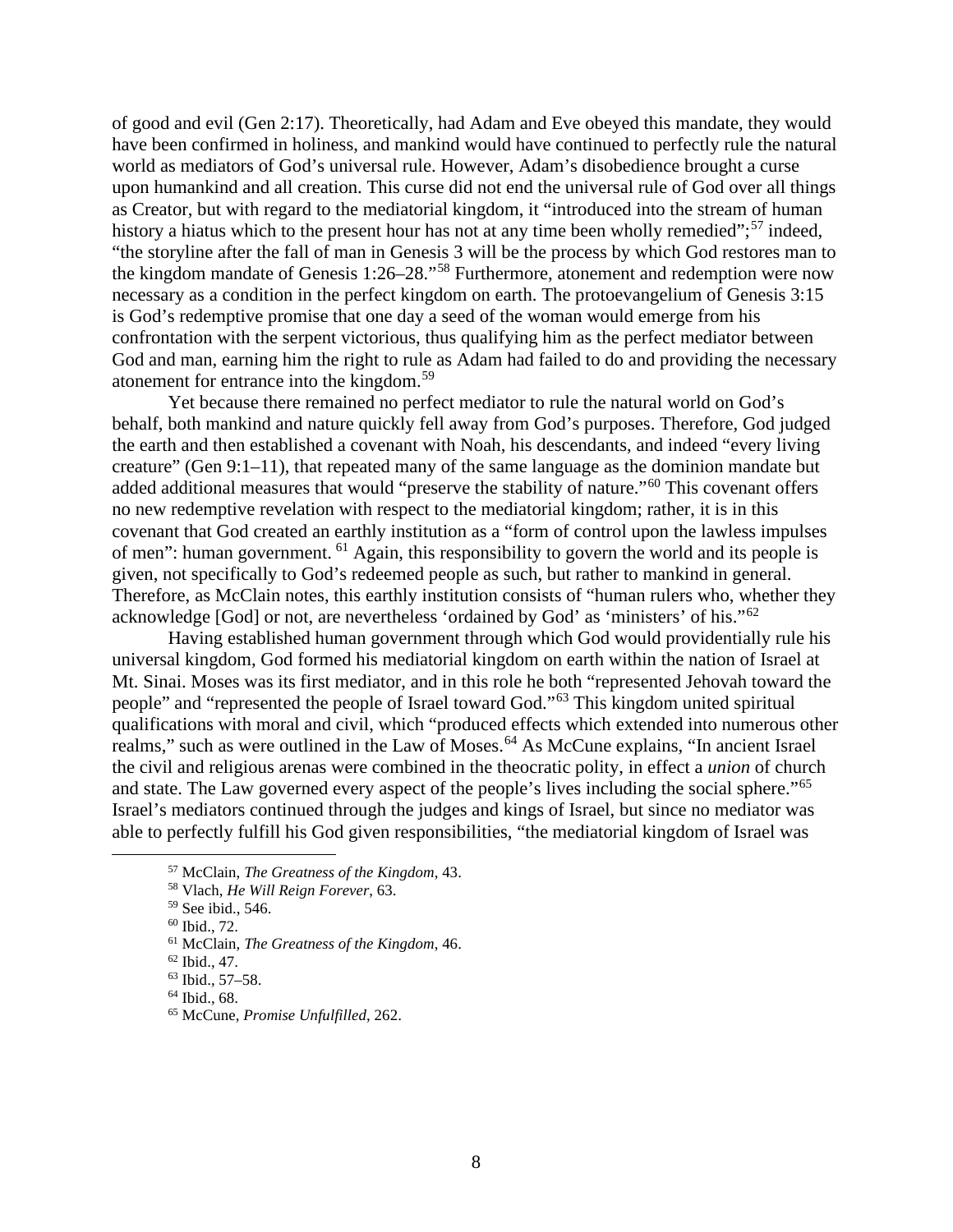officially terminated by the departure of the Shekinah-Glory" from the Temple, recorded in Ezekiel 11.[66](#page-8-0)

Christ's first coming never brings with it the same union of the civil and spiritual that existed in Israel's mediatorial kingdom, although his incarnation, life, and death both qualified him as the perfect mediator of God's mediatorial kingdom and accomplished the means of redeeming a people who would comprise the citizenship of that kingdom. Vlach insists, "Jesus' assumption of the Davidic throne on earth is still future (see Matt 19:28; 25:31), yet his authority to rule as Messiah is granted to him. The authority to rule will culminate in a kingdom reign."[67](#page-8-1) Although Christ has accomplished redemption for his people, the restoration of all things including creation and culture—will not take place until the coming of his kingdom. In other words, since the mediatorial kingdom will not again be established on earth until after the Second Coming of Jesus Christ, the union of socio-cultural spheres and the redemptive sphere will not take place until the millennial kingdom. Vlach summarizes the future union of the two kingdoms well: "When the ultimate Mediator, Jesus, successfully reigns over the earth, the mediatorial kingdom will be brought into conformity with God's universal kingdom (see 1 Cor 15:24, 28). And God's will on earth will be done as it is in heaven (see Matt 6:10)."[68](#page-8-2)

Thus, the first important tenet of traditional dispensationalism that impacts its philosophy of cultural engagement is recognition that God works differently in sovereignly ruling over all things through natural law and human institutions on the one hand, and in his intention to establish his mediatorial kingdom on earth. No union between the two will exist until Jesus comes again.

## The Spiritual Nature of the Church

Second, traditional dispensationalism's understanding of the New Testament church's relationship to these two kingdoms is essential to its philosophy of cultural engagement. Traditional dispensationalism explicitly emphasizes what is sometimes called the spirituality of the church.[69](#page-8-3) This doctrine teaches that the church as an institution is related only to the redemptive sphere of God's rule and therefore must directly engage only in purely spiritual matters and not in political or social issues, which are the responsibility of other secular institutions. "The church's primary responsibility in this age," argues Vlach, "is gospel proclamation and making disciples. . . . the church's mission is not cultural or societal transformation."[70](#page-8-4) Important to this doctrine is distinguishing between the church as institution and individual Christians in society.<sup>[71](#page-8-5)</sup> McCune insists, "No social program is given in Scripture

<span id="page-8-0"></span><sup>66</sup> McClain, *The Greatness of the Kingdom*, 126. Cf. Vlach, *He Will Reign Forever*, 194–96. See also J. Dwight Pentecost, *Thy Kingdom Come: Tracing God's Kingdom Program and Covenant Promises Throughout History* (Grand Rapids: Kregel Publications, 1995), 162.

<sup>67</sup> Vlach, *He Will Reign Forever*, 398.

<sup>68</sup> Ibid., 56.

<span id="page-8-3"></span><span id="page-8-2"></span><span id="page-8-1"></span> $69$  For an explanation of the doctrine of the spirituality of the church and a brief historical survey of its practice, particularly within dispensationalism, see Snoeberger, "A Tale of Two Kingdoms." Moore explicitly rejects this application of the spirituality of the church (Moore, *The Kingdom of Christ*, 167–68).

<sup>70</sup> Vlach, *He Will Reign Forever*, 541.

<span id="page-8-5"></span><span id="page-8-4"></span> $71$  Ironically, Abraham Kuyper argued this very sort of distinction by differentiating between the church as institution (which is limited to specific ecclesiastical matters) and the church as organism (which encompasses all of life for the Christian and extends to any sphere in which he finds himself) (Abraham Kuyper, "Common Grace," in *Abraham Kuyper: A Centennial Reader*, 194–99).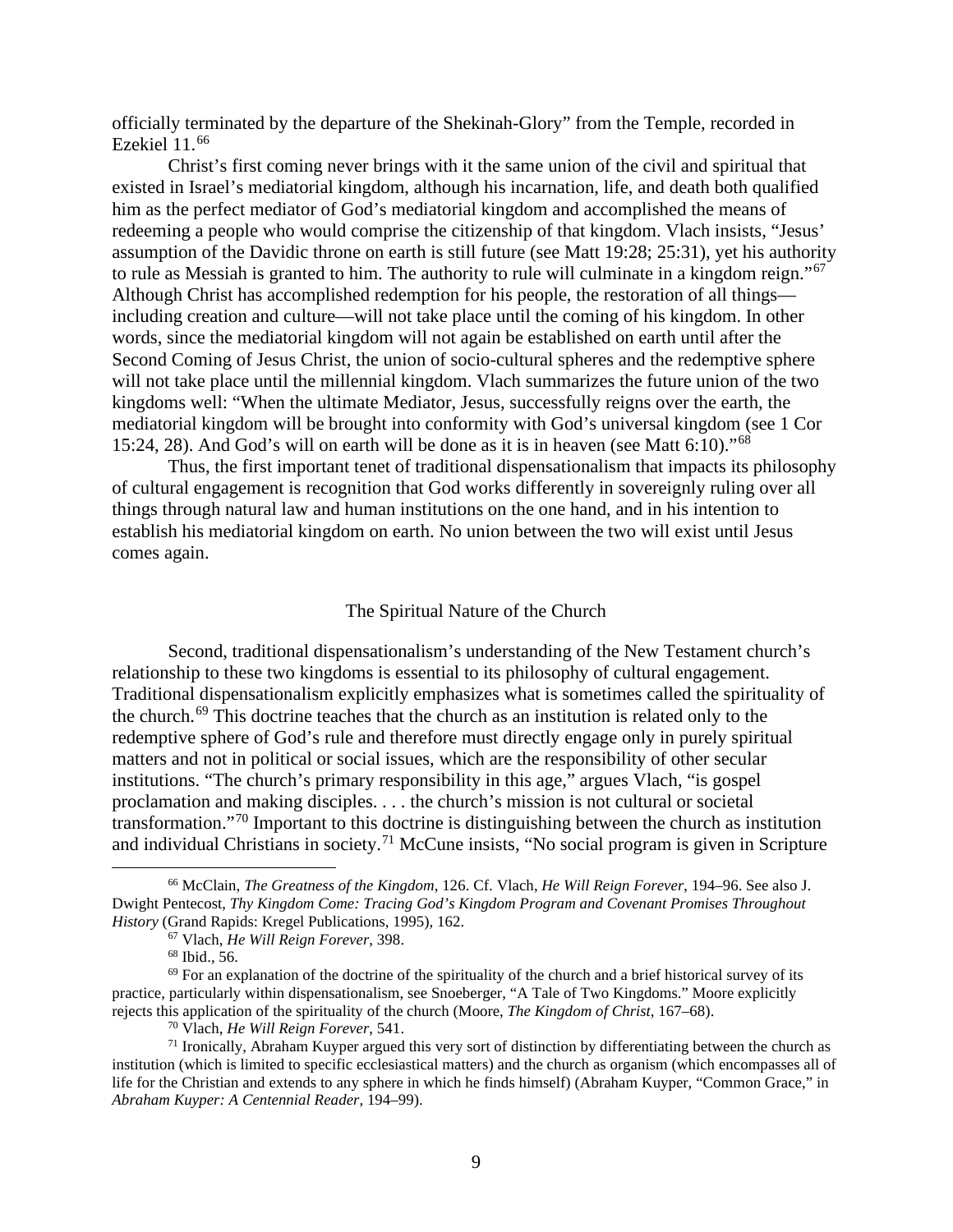for the institutional church in relation to civil society in general."[72](#page-9-0) Individual Christians, however, as members of the universal kingdom of God, participate in various societal institutions. Cultural matters, as part of the universal kingdom of God, have been designated by God as falling under the superintendence of earthly institutions such as government and family, of which individual Christians are participants, rather than the church as an institution.

While certainly in no way unique to traditional dispensationalism, as Mark Snoeberger suggests, the spirituality of the church was at the heart of early dispensationalism. In fact, Snoeberger convincingly argues that "the eschatological notions of premillennialism and pretribulationism are *implications* of the dispensational system and not the *cause*. The historical *cause* for the birth of dispensationalism was strict subscription to the doctrine of the spirituality of the church."[73](#page-9-1) Early dispensationalists were attempting to "recover a more modest goal of ecclesiology in the face of a church obsessed with cultural activism."<sup>[74](#page-9-2)</sup>

McClain articulates the problem with losing this doctrine as a result of equating the kingdom and the church:

The identification of the kingdom with the church has led historically to ecclesiastical policies and programs which . . . have been far removed from the original simplicity of the New Testament *ekklesia*. . . . Thus the church loses its "pilgrim" character and the sharp edge of its divinely commissioned "witness" is blunted. It becomes an *ekklesia* which is not only in the world, but also *of* the world.<sup>[75](#page-9-3)</sup>

Instead, Ryrie argues that "the commission to the church is to preach [the] good news and to teach the Word," not to "effect worldwide justice."[76](#page-9-4)

Consequently, traditional dispensationalism also denies that God's mission and the church's mission are the same. According to dispensationalists, God's mission is to bring himself glory through creation, the judgment of sin, and the redemption of his elect, culminating in his "rule of loving sovereignty and fellowship with human beings in his image and dwelling with them forever."[77](#page-9-5) The church takes part in this mission through making disciples, but this role is but one smaller part of God's larger agenda. Some dispensationalists even affirm God's desire to restore all creation. For example, Vlach insists that "God does not abandon his creation—he will restore it."[78](#page-9-6) Nevertheless, God will accomplish this with the creation of the New Heavens and New Earth; the church has no direct responsibility to redeem anything.<sup>[79](#page-9-7)</sup>

<sup>72</sup> McCune, *Promise Unfulfilled*, 259.

<sup>73</sup> Snoeberger, "A Tale of Two Kingdoms," 65. Emphasis original.

<sup>74</sup> Snoeberger, "Where's the Love?," 2.

<sup>75</sup> McClain, *The Greatness of the Kingdom*, 438–39. Emphasis original.

<sup>76</sup> Ryrie, *The Christian and Social Responsibility*, 19.

<sup>77</sup> McCune, *Systematic Theology: Volume 1*, 137.

<span id="page-9-6"></span><span id="page-9-5"></span><span id="page-9-4"></span><span id="page-9-3"></span><span id="page-9-2"></span><span id="page-9-1"></span><span id="page-9-0"></span><sup>78</sup> Vlach, *He Will Reign Forever*, 14. Ryrie notably disagrees with this perspective, insisting that "holistic redemption can easily lead to placing unbalanced, if not wrong, priorities on political action, social agendas, and improving the structures of society" Charles Ryrie, *Dispensationalism*, Rev Exp (Moody Publishers, 1995), 176.

<span id="page-9-7"></span> $79$  A possible exception is found in Ephesians 5:16 and Colossians 4:5—"redeeming the time," but this command does not appear relevant to the present discussion.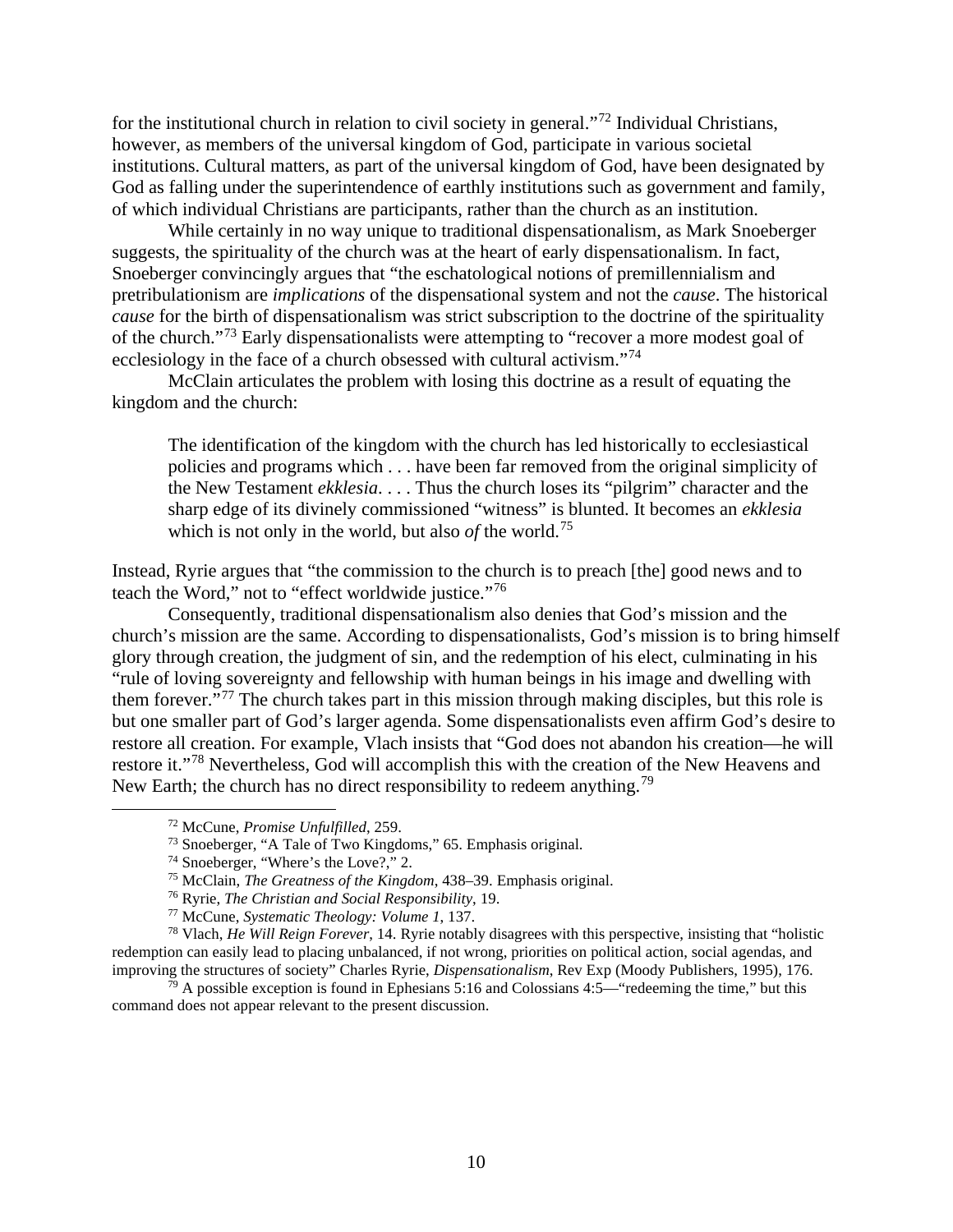# Discipling Dual Citizens

Third, although the spirituality of the church means that the church does not have a direct role in external cultural affairs, traditional dispensationalists do highlight a secondary role directly tied to the church's mission of making disciples. While the church *as* church has no social responsibility outside of itself, this does not mean that Christians must refrain from involvement in cultural spheres. According to McCune, "a church saint lives in two separate spheres, the church and the state,"<sup>[80](#page-10-0)</sup> and as such, individual Christians are "dual citizens" who can and should engage in politics, arts, education, law enforcement, science, and other cultural activities. However, "this is in their capacity as citizens of earth," not as "the church."[81](#page-10-1) This is why Ryrie's treatment of the subject discusses specifically *the Christian* and social responsibility, not *the church* and social responsibility.

Yet an individual Christian's role in society is not connected directly in any direct way to God's plan to establish his mediatorial kingdom on earth and restore all things. Further, when a Christian acts in society, it is not out of a motivation to fulfill the "cultural mandate"; as Vlach argues, only "the 'Son of Man,' and 'Last Adam' (see 1 Cor 15:45) can fulfill the kingdom mandate originally tasked to Adam. He can represent man and do for mankind what mankind on his own cannot do,"<sup>[82](#page-10-2)</sup> and this will occur in the future kingdom "after his present session at the right hand of the Father."[83](#page-10-3)

Rather, from a dispensational perspective, Christians should consider their lives in general society on the basis of the following biblical principles: First, the Bible commands Christians to live holy lives (e.g. 1 Peter 1:15). Ryrie calls this the "top of the list" when considering an agenda for Christians and social responsibility.<sup>[84](#page-10-4)</sup> Second, the Bible gives specific commands regarding how Christians should live in their various human vocations such as husbands, wives, parents, children, employers, and employees (Eph 5:15–6:9; Col 3:18–4:6). Third, all Christians have some responsibilities toward society, such as submitting to governmental authority (Rom 13:1–7) and rendering to Caesar what is Caesar's (Matt 22:21). Fourth, Christians should consider how their beliefs and relationship with God necessarily affect other aspects of human life in society. Vlach summarizes, "Although such [societal] matters are not the church's emphasis in this age, Christians are called to apply their Christian worldview to every aspect of the environment. Thus, Christians can be involved in all aspects of culture including music, the arts, architecture, agriculture, politics, education, sports, etc. for the glory of God."[85](#page-10-5) Fifth, Ryrie emphasizes the *imago Dei* and "oneness or solidarity" of humanity as a basis for which Christians do good in society.<sup>[86](#page-10-6)</sup> He reminds believers that, despite the fact that the church's "social" responsibility is primarily inward, Christians are nevertheless commanded in the New Testament to "do good unto all men" (Gal 6:10), and this is a motivation for any social action in which individual Christians take part.<sup>[87](#page-10-7)</sup> Sixth, part of the motivation given in Scripture for Christians living good lives in the world is witness. This is behind Christ's

<sup>80</sup> McCune, *Promise Unfulfilled*, 262.

<sup>81</sup> Ibid., 260.

<sup>82</sup> Vlach, *He Will Reign Forever*, 546–47.

<span id="page-10-7"></span><span id="page-10-6"></span><span id="page-10-5"></span><span id="page-10-4"></span><span id="page-10-3"></span><span id="page-10-2"></span><span id="page-10-1"></span><span id="page-10-0"></span><sup>83</sup> Ibid., 458. Vlach also affirms that when Jesus fulfills the dominion mandate in the kingdom, he will also "empower those who belong to him to do so" as he shares his rule with them.

<sup>84</sup> Ryrie, *The Christian and Social Responsibility*, 93.

<sup>85</sup> Vlach, *He Will Reign Forever*, 541.

<sup>86</sup> Ryrie, "Perspectives, Part I," 39.

<sup>87</sup> Ryrie, *The Christian and Social Responsibility*, 38.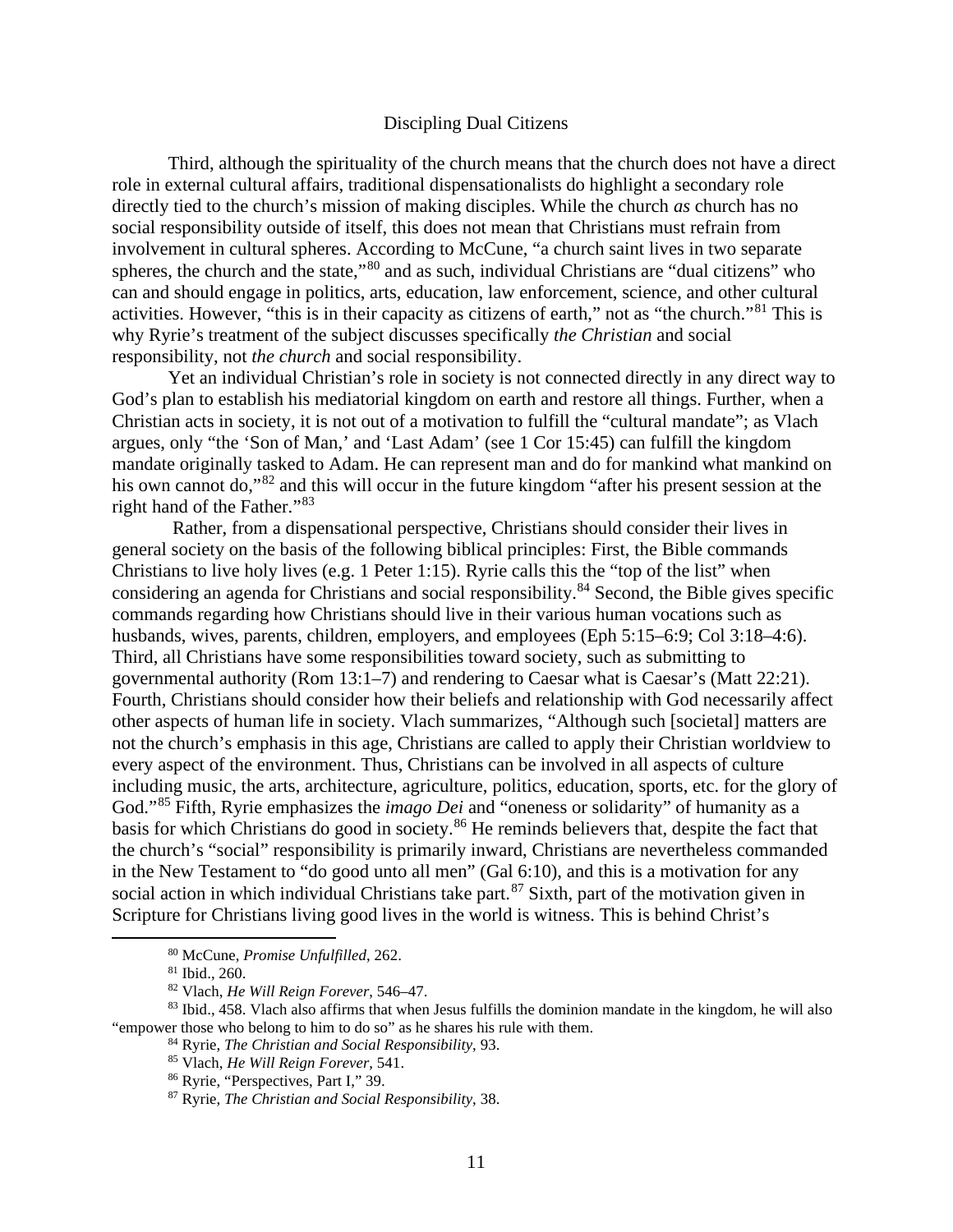description of his followers as "the light of the world." He admonishes them, "let your light shine before others, so that they may see your good works and give glory to your Father who is in heaven" (Matt 5:14–16).

Yet this is also why the church's task of making disciples does have a secondary role in cultural engagement; the church should instruct believers in what it means to live Christianly in their various spheres. Part of what it means to fulfill the Great Commission is to teach Christians how to live out the implications of their relationship with God and how to obey the Great Commandment through being holy, active citizens in the society for the good of their fellow man. Dispensationalists also stress the church's responsibility to care for its own, even materially. McCune suggests, "The New Testament teaches the benevolence of the local church to its own members; it does not portray the church as the God-appointed watchdog over the social welfare of the world at large."<sup>[88](#page-11-0)</sup> Similarly, Ryrie insists that "the church's social responsibilities are primarily directed toward the body."[89](#page-11-1) Further, the church should also speak to relevant moral issues under attack in society as part of discipling Christians to know how they should live in that society. However, churches may not speak beyond Scripture, may not require of their people what Scripture does not require, should motivate Christian views of education, the arts, politics, or social matters in terms of sanctification rather than redemption or eschatology, and should not in any official capacity meddle in civic affairs. Instead of motivating Christians to live as disciples of Jesus Christ in their roles within the universal Kingdom of God in soteriological or eschatological terms like "cultural redemption," "cultural transformation," or "kingdom work," dispensationalists teach that Christian social responsibility is rooted in their sanctification.

## Restraint

Fourth, the ministry of the Holy Spirit during the Church Age is key to a dispensational philosophy of cultural engagement. Dispensationalists consider the period between Pentecost and the rapture as "a time of special ministry by the Holy Spirit."[90](#page-11-2) While the Holy Spirit is active in all ages through the miracle of regeneration, he is active in the world through the church in a manner unique to the church age, a key argument in defense of a pre-tribulation rapture. This unique ministry of the Holy Spirit will commence again once Christ is physically present on earth during the millennial kingdom.<sup>[91](#page-11-3)</sup>

On this understanding of the Holy Spirit's unique work through the church from Pentecost to the Rapture of the church, rather than categorizing the church's role in society as one of "redemption," a traditional dispensational perspective would see such a role as one of "restraint" through the indwelling ministry of Holy Spirit in the church  $(2 \text{ Thess } 2.6-7)$ . <sup>[92](#page-11-4)</sup> This also relates to Christ's description of his followers as "the salt of the earth," those who, through

<span id="page-11-3"></span><span id="page-11-2"></span><span id="page-11-1"></span><span id="page-11-0"></span><sup>91</sup> "On the basis of Christ's finished work, the Spirit's ministry becomes possible, not only in the age of Christ's absence, but also during his bodily presence in the coming age of the kingdom" (ibid., 376).

<span id="page-11-4"></span><sup>92</sup> For dispensationalist interpretations of 2 Thessalonians 2:6–7, see Gerald B. Stanton, *Kept from the Hour* (Miami Springs, FL: Schoettle Publishing Company, 1991), 99–102; Robert L. Thomas, "2 Thessalonians," in *The Expositor's Bible Commentary*, ed. Frank E. Gaebelein, vol. 11 (Grand Rapids: Zondervan, 1978), 324–25; Walvoord, John F., *The Holy Spirit* (Grand Rapids: Zondervan, 1958), 231; McCune, *A Systematic Theology: Volume 2*, 298.

<sup>88</sup> McCune, *Promise Unfulfilled*, 261.

<sup>89</sup> Ryrie, *The Christian and Social Responsibility*, 37.

<sup>90</sup> McClain, *The Greatness of the Kingdom*, 375.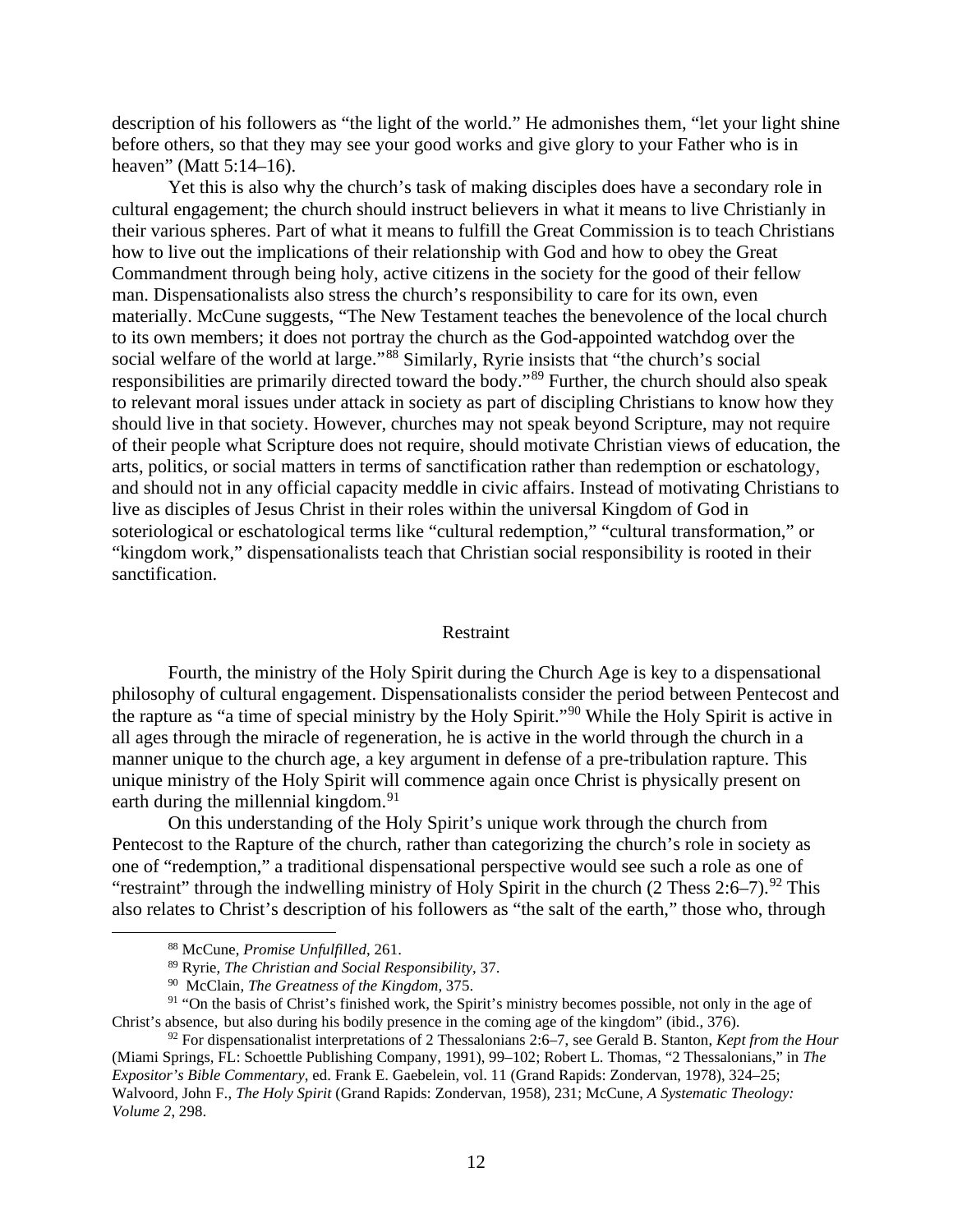living in "peace with one another" can serve to preserve righteousness in the world (Matt 5:13; Mark 9:50). Ryrie observes, "To be salt in this world means to give life, preserving influence, stability, and holiness to this world."<sup>[93](#page-12-0)</sup> With this perspective, the church will no doubt have influence on broader culture to one degree or another. But as McCune notes, "The church influences the state through the regenerated lives of the saints acting as individual Christian citizens in civil society and not as people ecclesially structured in a corporate body."[94](#page-12-1) Rather than this being a particular political strategy or set of cultural programs, this kind of restraint or preservation is accomplished by churches discipling believers to live Spirit-controlled lives and Christians submitting to the sanctifying work of the Spirit in every aspect of life and simply living as separated Christians in society. In this way, Christians are salt and light, helping through example and act to restrain human depravity in the surrounding culture. They are participating as citizens in the human institutions created by God in Genesis 9 for the purpose of ordering the natural world and providing restraints upon human sinfulness, not accomplishing "redemptive kingdom work." As McCune notes,

Whatever beneficial cultural impact an individual Christian may have is a by-product of his sanctification and implementation of Christian principles in his social milieu. Christians do not have biblical warrant to bring into the organized church programs and schemes of sociopolitical involvement in the name of "service."<sup>[95](#page-12-2)</sup>

#### The Physical Nature of the Future Millennial Kingdom

Finally, traditional dispensationalists teach that, although the millennial kingdom is entirely future, it will be an earthly, physical kingdom. This implies that physical, cultural activities matter and why, as McClain explains, "There was a social element in our Lord's message of the kingdom."[96](#page-12-3) Furthermore, since there is continuity between this present age and the future millennial kingdom, "Life here and now, in spite of the tragedy of sin, is nevertheless something worth-while; and therefore all efforts to make it better are also worth-while. All the true values of human life will be preserved and carried over into the coming kingdom; nothing worth-while will be lost."<sup>[97](#page-12-4)</sup> Vlach agrees: "Man was created to interact with his environment, including culture. He will continue to do so in the kingdom of God in a holistic manner. This involves international harmony, tranquility in the animal kingdom, planting of vineyards, and the building of houses."[98](#page-12-5) This is because it is God's intention to restore not just individuals, but all creation. "This restoration of all creation," according to Vlach, "includes the planet, animal kingdom, agriculture, architecture, and all God-honoring cultural pursuits (Isa 11; 65:17–25)."<sup>[99](#page-12-6)</sup> He explains that "not only does Jesus' death atone for the sins of God's image-bearers, it is the basis for the reconciliation of all things in his kingdom."[100](#page-12-7)

<sup>93</sup> Ryrie, *The Christian and Social Responsibility*, 49.

<span id="page-12-2"></span><span id="page-12-1"></span><span id="page-12-0"></span><sup>94</sup> McCune, *Promise Unfulfilled*, 262.

<sup>95</sup> Ibid., 260.

<span id="page-12-3"></span><sup>96</sup> McClain, *The Greatness of the Kingdom*, 289.

<span id="page-12-4"></span><sup>&</sup>lt;sup>97</sup> Ibid., 531.

<span id="page-12-6"></span><span id="page-12-5"></span><sup>98</sup> Vlach, *He Will Reign Forever*, 16.

<sup>&</sup>lt;sup>99</sup> Ibid., 536.

<span id="page-12-7"></span><sup>100</sup> Ibid., 446.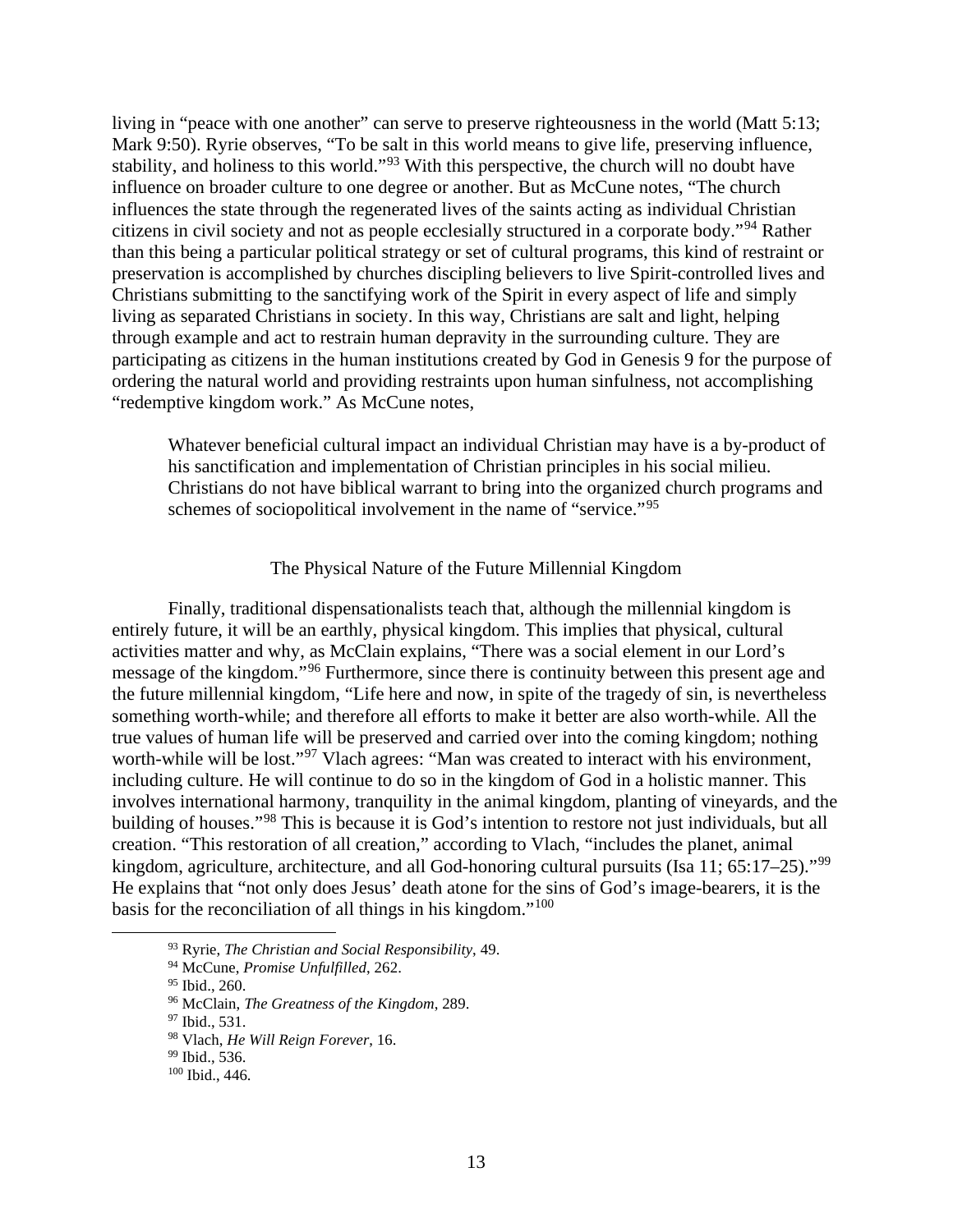Yet what an entirely "not yet" understanding of the kingdom does insist is that, while cultural pursuits are valuable, motivation for such is never founded upon desire to "redeem culture" or anticipation of large-scale cultural transformation. McCune explains, "The church is not the kingdom and cannot participate in any social proposals attributable to the kingdom, and for this reason there can be no tenable sociopolitical kingdom advancement by the church in the present age."[101](#page-13-0) Ryrie agrees when he insists that "promoting kingdom righteousness in the present time is not the mandate of the church, though progressives make it so."<sup>[102](#page-13-1)</sup> He warns that "people get sidetracked when they attempt to impose kingdom ethics on the world today without the physical presence of the King."[103](#page-13-2) Instead, the church's responsibility is discipleship: "The changing of individuals, not institutions, is primary," insists Ryrie.<sup>[104](#page-13-3)</sup>

Furthermore, even if God intends to restore all things, this is not happening during the present age, and the church has no role in such restoration. Instead, traditional dispensationalists make much of the fact that the NT promises this age will continue to grow, in the words of John Walvoord, "increasingly wicked as the age progresses" (2 Ti 3:13), and thus although cultural pursuits are worthy, "the premillennial view . . . presents no commands to improve society as a whole."<sup>[105](#page-13-4)</sup> Yet, this pessimism about the trajectory of the world's systems in this age is balanced with an optimism in the power of the gospel to change lives and the reality of Christ's coming again to set up his kingdom on the earth. Only he can accomplish societal transformation.

## **Conclusion**

What the foregoing has demonstrated is that traditional dispensationalism's core theological commitments provide a basis for a rather robust philosophy of cultural engagement, which could be summarized as follows:

- 1. God has established two kingdoms. The first is his sovereign rule over all things by means of natural law and mediated through human institutions that he has ordained. The second is a future kingdom on earth wherein he will rule his people by means of his Word and mediated through the physical presence of his Son, the man Christ Jesus.
- 2. Christians are citizens of both of these kingdoms. As citizens of the universal kingdom, they should live holy lives, demonstrate kindness toward all people, and apply what it means to be a Christian in whatever cultural sphere God has called them. As citizens of the future kingdom, Christians should proclaim the good news of Jesus Christ, working toward gathering more into that citizenship.
- 3. The church has a unique and focused spiritual mission of making disciples, which includes equipping them to live Christianly in their roles as citizens of this world. But the church should not directly involve itself formally in social, cultural, or political affairs and should not frame any discussion of cultural engagement in eschatological or soteriological terms.

<span id="page-13-0"></span><sup>101</sup> McCune, *Promise Unfulfilled*, 264.

<span id="page-13-1"></span><sup>102</sup> Ryrie, *Dispensationalism*, 176.

<span id="page-13-2"></span><sup>103</sup> Ryrie, *The Christian and Social Responsibility*, 16.

<span id="page-13-3"></span><sup>104</sup> Ibid., 93.

<span id="page-13-4"></span><sup>105</sup> Walvoord, John F., *The Millennial Kingdom* (Grand Rapids: Zondervan, 1959), 134.